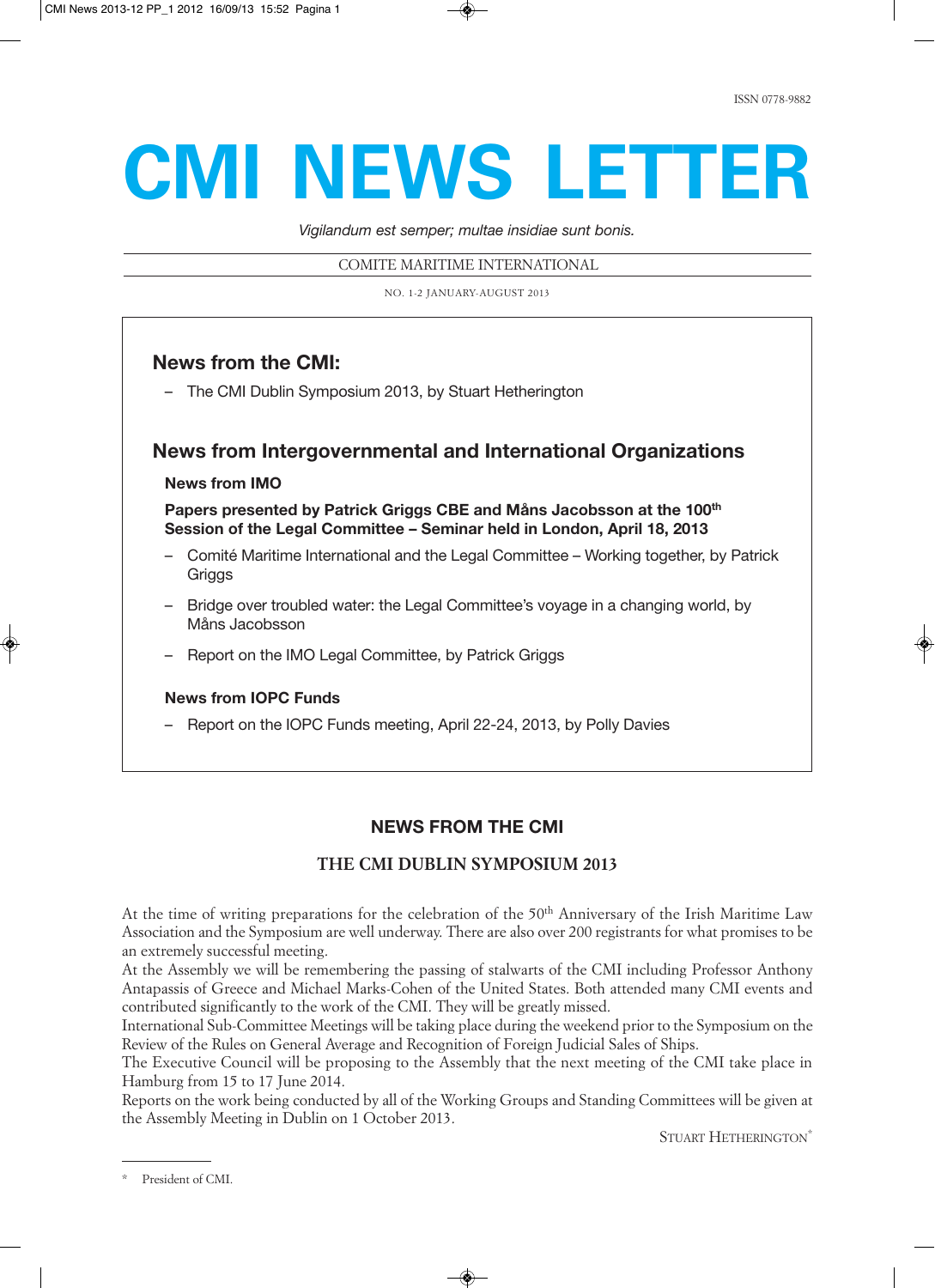## **NEWS FROM INTERGOVERNMENTAL AND INTERNATIONAL ORGANIZATIONS**

## **NEWS FROM IMO**

## **PAPERS PRESENTED BY PATRICK GRIGGS CBE AND MANS JACOBSSON AT THE 100TH SESSION OF THE LEGAL COMMITTEE – SEMINAR HELD IN LONDON, APRIL 18, 2013**

### **COMITÉ MARITIME INTERNATIONAL AND THE LEGAL COMMITTEE – WORKING TOGETHER**

On March 18th 1967 the oil tanker *"Torrey Canyon"* ran aground off the south west coast of England. She broke her back and 31,000 tons of crude oil cargo escaped, creating a 270 – square mile slick which contaminated 170 miles of the coasts of England and France. Lawyers representing claimants were faced with a series of legal problems when seeking to recover damages. Under English and French law the legal rights of private claimants were unclear but the principal problem was establishing jurisdiction and obtaining security for claims. The ship had sunk and therefore could not be arrested and detained. Limitation of liability was also an issue in that the then limit (based on the 1957 Limitation Convention) was a mere £1,500,000 – much less than the total claims arising.

In the event (and thanks to the co-operative attitude of the P. & I. Club and Excess Underwriters involved) all the claims, both government and private, were settled.

However, it was widely recognised that the legal regime was not satisfactory and, on April 18<sup>th</sup> 1967 the British Government submitted a Note to IMCO (IMO since 1982) calling for changes in international law governing oil pollution. IMCO responded by setting up the Legal Committee charged, inter alia, with the task of producing an international convention to tackle the twin issues of liability and compensation for oil pollution. At about the same time the Comité Maritime International (since 1897 the only international organisation involved in the harmonisation of maritime law) set up an International Sub-Committee under the chairmanship of Lord Devlin to consider the private law aspects of oil pollution and to co-operate with the IMCO Legal Committee in producing a draft convention. The CMI draft convention was finalised at its Tokyo Conference in April 1969 and was immediately submitted to IMCO. In November 1969 an International Legal Conference on Marine Pollution Damage was held in Brussels. Delegates had before them the CMI draft and also one produced by the IMO Legal Committee. The Conference also considered the, so-called, TOVALOP agreement. This was a voluntary scheme set up jointly by the oil and shipping industries to provide compensation for oil pollution. And so, the 1969 CLC, IMO's most successful legal maritime law convention ever, was created. This was shortly followed by the 1971 Fund Convention. Between them these two Conventions solved all the legal problems which had been faced by the "*Torrey Canyon"* claimants. For over 70 years the CMI had the field of private maritime law conventions to itself and it was a little put out when the Legal Committee became a permanent fixture and it was made plain that, if there were to be more international maritime law conventions, they would be produced by IMO or other UN bodies. The CMI has come to accept this situation and has, since the creation of the Legal Committee, assisted in the creation of many maritime law conventions by producing early drafts and by offering support from the sidelines during the drafting process. It will continue to do this.

So, that is the history of how the Legal Committee came into existence and inherited the mantle of the CMI.

On October 1<sup>st</sup> 2008 many of you will have attended the annual Cadwallader Lecture held in this hall to mark the re-opening of the IMO Building after refurbishment. The topic was "Lawmaking and Implementation in International Shipping". Quite rightly much emphasis was placed on the considerable achievements of IMO in its first 60 years. However, several speakers expressed concern at the poor rate of uptake of conventions and at the conflicts between conventions and domestic law in member states. At its peril does this committee ignore the poor rate of uptake and these conflicts. We should ask ourselves why is it that States which have enthusiastically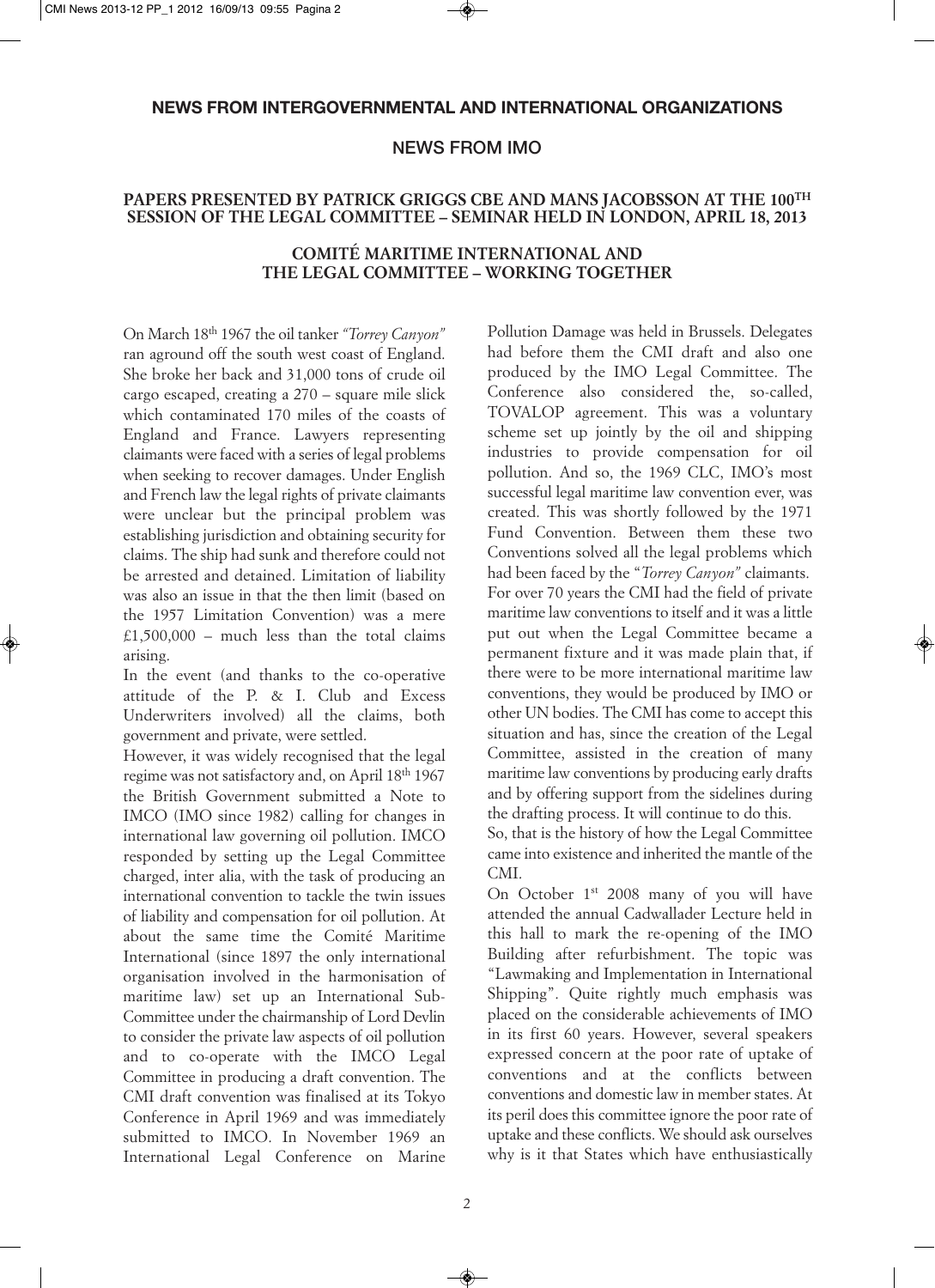joined in the drafting of an instrument then fail to ratify it?

I make the following remarks as someone who has sat on the Observer benches at the back of this hall for nearly 20 years and has participated in the development of several complex instruments. It follows that any criticisms which I now make are, in part, self-criticisms. So, here are my reflections from the vantage point of the "back benches".

1. Is this committee spending enough time establishing whether there really is a compelling need for an instrument? We are getting better at this but must understand that if there is no compelling need the convention will probably fail. There was a period in the  $20<sup>th</sup>$  Century when there was the time and the inclination to harmonise maritime law for the sake of having a universal law on a particular topic – those days are long gone. Instruments now need to offer an improved liability regime, more compensation or higher limits to have any chance of widespread adoption. 2. I suggest that this committee should be attempting to produce instruments which states can implement without finding that its terms conflict with their national laws. I wonder whether we should consider a new method of work which would involve carrying out an initial careful survey of national laws on the proposed subject in member states? A draft built on this firm foundation of knowledge of existing national law stands a chance of achieving harmony rather than creating the conflicts which states are experiencing.

3. Should we be more suspicious of any proposal initiating a new instrument which is delivered to the Committee complete with a draft convention attached? Such a draft will, at best, reflect the national law of the proposing state or states only. An example of this is the WRC where the initial proposal came complete with a draft convention seeking to create a law relating to wreck removal outside territorial waters. Frankly, we struggled for 11 years with that initial draft with its geographically limited scope of application and it was not until 6 months before the Nairobi Dip. Con. that this committee finally decided to give states the option to apply the convention within territorial waters. Too late – we had missed a golden opportunity to create a popular, universal law on wreck removal to be applied within and without territorial waters (perhaps with a territorial waters opt-out) and the resulting instrument (which has not yet come into force) may have limited appeal for that reason. (I have just come back from IMLI in Malta and confess that I found it difficult to explain to the students the hastily drafted "opt-in" provisions which the WRC contains.)

4. Are our instruments too wordy and complex? Probably. An outsider might look at some of our instruments and wonder why we appear to have used two words where one would have done. Many of you will remember that in the Athens 2002 Protocol it was thought necessary to define "defect in the ship" –this was a phrase which had never caused problems under the 1974 Athens Convention. We then used no less than 64 words to define "defect in the ship" which clarified nothing – we have simply provided more words for lawyers to pick holes in. This Committee should beware of using more words than are necessary we should not seek to dot every "i" or cross every "t". We should concentrate on the essence of the instrument and leave the detail to local legislators or courts. Good examples of this approach are the limitation conventions which leave all procedural matters to national law.

5. The more complex the instrument the more difficult will it be for legislators to find the motivation or make the time to implement it. The HNS Convention has (so far) - even with its 2010 Protocol - proved to be too complicated for state legislators to get to grips with. This is a great pity as it offers protection which will certainly be needed one of these days.

6. We have been criticised for taking too long to develop instruments.

However, meeting once or at most twice a year makes rapid progress very difficult and as long as the time is used wisely in refining (but not overcomplicating ) the text that is time well spent. Perhaps we should consider the creation of more Intersessional Working Groups in order to maintain momentum.

7. In the current financial climate governments are reluctant to set aside legislative time to implement conventions unless they produce tangible benefits for them or their citizens. That fact must be borne in mind when new projects are being undertaken. Needless to say any instrument which requires a state party to take on extra employees will not be popular.

8. We find ourselves in a bind over limitation figures - too high for some states, not high enough for others which results in poor take-up. Could this committee find some way round this? If we can't come up with a solution to this problem we will find, in a few years time, that a Protocol or tacit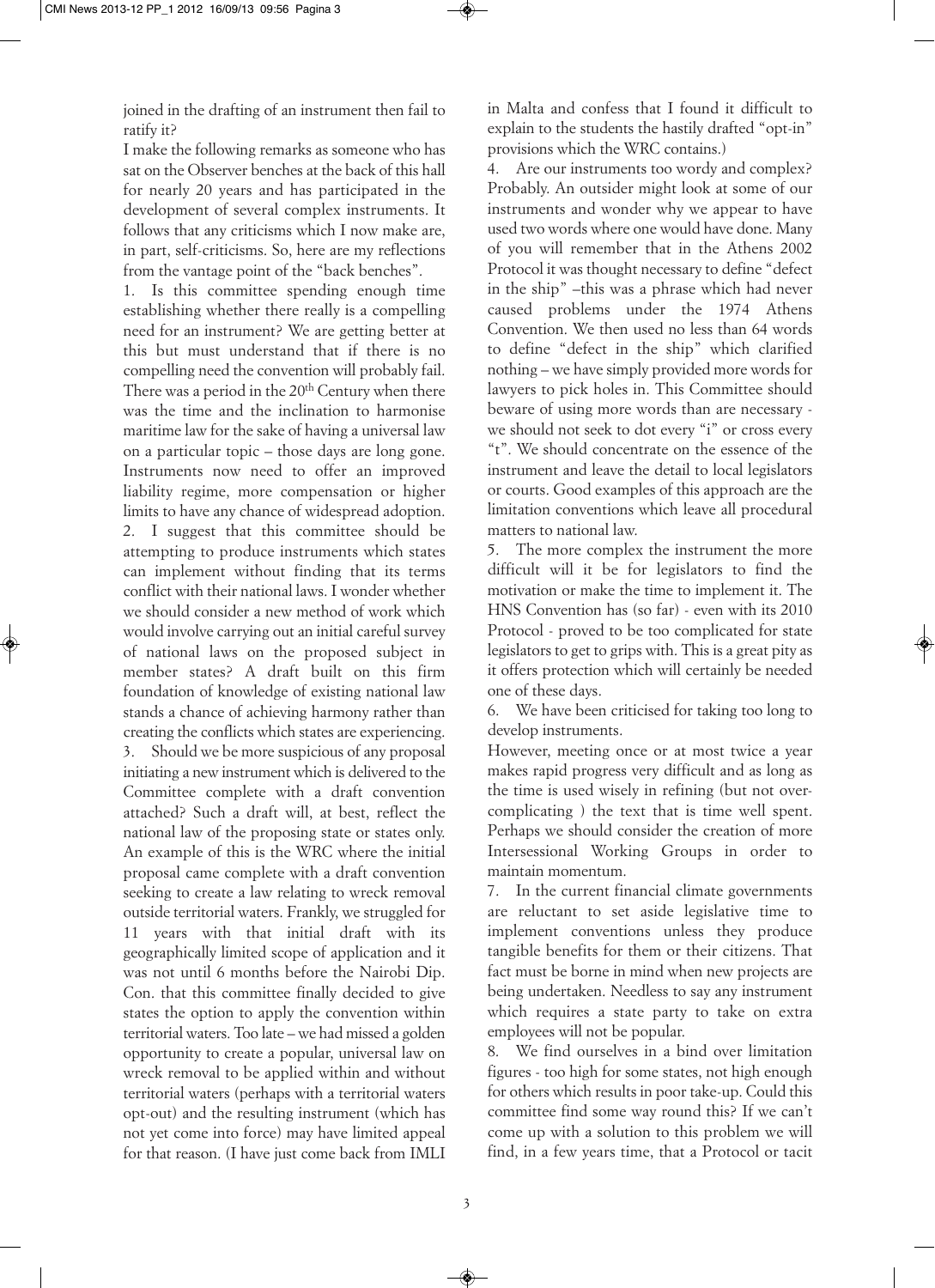amendment increasing limits will attract only regional support - that already shows signs of happening with Athens 2002.

On a more positive note I should mention that the CMI has recently set up a Standing Committee which is actively liaising with the ICS and the IMO Secretariat on "Promotion of Conventions". The idea is to get CMI affiliated National Maritime Law Associations and local ICS affiliates working with national government officials to find out why a target list of conventions are not receiving support and to offer assistance by holding seminars etc. We hope that this initiative will be welcomed by Legal Committee delegates and will produce results. These are a few of my thoughts – I have others. I suggest that they are matters which need to be addressed if the Legal Committee is to enjoy a productive future.

PATRICK GRIGGS\*

### **BRIDGE OVER TROUBLED WATER: THE LEGAL COMMITTEE'S VOYAGE IN A CHANGING WORLD**

Mr. Secretary- General Secretary-Generals emeriti President of the International Tribunal for the Law of the Sea Director of the International Maritime Law Institute Director of Legal Affairs and External Relations

#### Distinguished delegates and friends

It is a great honour for me to have been invited to address this seminar which is being held on the occasion of the 100th session of the Legal Committee of the International Maritime Organization. I have had a close relationship with this Committee for many years, first from 1970 to 1984 representing Sweden and from 1985 to 2006 as representative of the International Oil Pollution Compensation Funds (IOPC Funds). I have thus had the privilege to witness the Committee's remarkable development over the years.

Firstly, I would like to make some observations on participation in the Committee's meetings. When I started to take part in meetings of the Legal Committee in 1970, the Committee's composition was very different from that of today. The 9th session of the Legal Committee, which took place in a cramped room at the IMO Headquarters at Piccadilly in October 1970, was attended by 27 States and a few non-governmental organisations. There were hardly any developing countries represented in the Committee at that time. The number of States participating in the meetings has continuously grown over the years, and so has the participation of developing countries,

There were several reasons for the very low participation of developing countries in the work of the Legal Committee in the early years. One major reason, I suggest, may have been that, with very few exceptions, developing countries did not at that time have the expertise in maritime law and were not therefore in a position to contribute fully to the Committee's work.

Great progress has been made in this regard, to a large extent through the IMO programmes on technical assistance and through the international maritime education provided by international institutions such as the World Maritime University (WMU) in my home town of Malmö, Sweden, and the IMO International Maritime Law Institute (IMLI) in Malta. The present chairman of the Legal Committee Dr. Kofi Mbiah, a former graduate of IMLI and a PhD graduate of WMU, is an excellent example of the immense value of the efforts of IMO in this field, and many delegates attending the Legal Committee meetings, and also those participating in meetings of other IMO bodies for that matter, are alumni of WMU or IMLI.

The 100<sup>th</sup> session of the Legal Committee held this week is attended by 88 States, out of which approximately half are developing countries, and by a number of intergovernmental and nongovernmental organisations. The Committee of today has therefore the benefit of input from the whole spectrum of the international community. How things have changed!

As is the tradition within IMO, the Legal Committee has always endeavoured to work to the

CBE, Past President of CMI.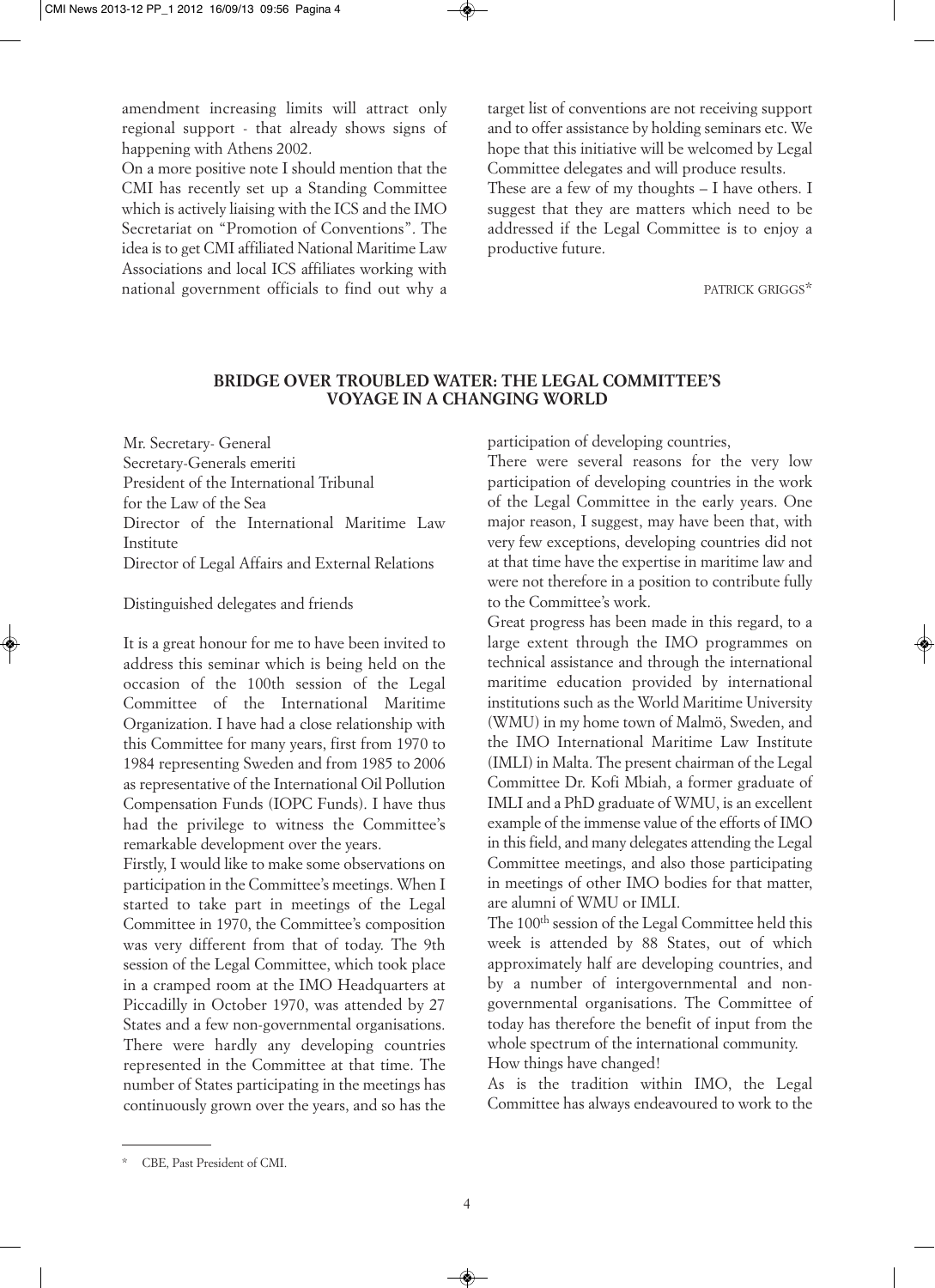extent possible by consensus. This approach can often lead to very time-consuming discussions, and it may not be the most efficient way to develop international treaties. It has, however, the great advantage that once a draft treaty has been approved by the Committee, there is a very great likelihood that the treaty will also be adopted at the subsequent Diplomatic Conference. As far as I can recall, it has only happened once, namely in 1984, that a draft treaty elaborated by the Committee failed to get adopted by the Diplomatic Conference.

It must be recognized that it was probably easier to reach consensus within the Legal Committee when its membership was fairly small than it is today, but in my view that is clearly a price worth paying for having a much more representative and balanced composition of the Committee.

A second observation is that the character of the discussions in the Legal Committee appears to have to some extent changed over the years. In the early days the debates generally focused on strictly legal issues, where eminent lawyers debated tricky questions of maritime law. This is of course largely still the case, but it seems that the discussions today often also address issues of a more political nature. This new dimension is probably a reflection of the increased political importance of the issues under consideration by the Committee, for instance as regards questions relating to the protection of the marine environment. However, this focus on political issues may also make it more difficult to arrive at consensus solutions within a reasonable time.

It was for me a very inspiring experience to attend Legal Committee meetings. I learned a great deal from listening to and taking part in the discussions in which have participated eminent maritime lawyers from countries representing different political and legal systems, and I am convinced that my former colleagues in the Committee agree that attending the Committee's meetings is an excellent school in maritime law and often also in treaty law. The achievements of the Committee are to no small extent due to the excellent leadership of a number of outstanding Chairmen who steered the Committee with a firm hand when the seas became rough. One of the former Chairmen is with us here today, Mr. Alfred Popp, and of course the present Chairman Dr. Kofi Mbiah.

The constant support of a very knowledgeable and dedicated staff in the IMO Division for Legal Affairs and External Relations has also been of immense value to the Committee. The Directors of that Division have played a crucial role. In fact there have only been three eminent lawyers holding that post in 45 years, Dr. Thomas Mensah, Mr. Magnus Göransson and Dr. Rosalie Balkin.

A major achievement of the Legal Committee is in my view its contribution to innovations in maritime law. It comes perhaps as no great surprise if I mention as a first example in this regard the regime on liability and compensation for oil pollution damage which was developed in the aftermath of the *Torrey Canyon* incident in 1967. Immediately after having been established by the IMO Council in 1967, the Committee became involved in the elaboration of the first tranche of this regime, namely the 1969 Convention on Civil Liability for Oil Pollution Damage (1969 Civil Liability Convention). That Convention introduced some important new features in the field of maritime law, namely strict liability for oil pollution damage for owners of oil tankers coupled with compulsory liability insurance and right of direct action by victims against the insurer. These features may not be considered very sensational today, but 44 years ago they were quite revolutionary in the fairly conservative world of maritime law. It was actually argued that it was immoral to hold somebody liable who had not been at fault! Since then strict liability and compulsory insurance have become standard in new liability conventions.

The Legal Committee also carried out the work that resulted in the second tranche of this regime, namely the 1971 Convention on the Establishment of an International Fund for Compensation for Oil Pollution Damage (1971 Fund Convention), and as a very young and inexperienced lawyer I took part in the work on that project. The creation of an international fund was quite a new idea, and it was suggested from many quarters that such a system just would not work. As we know now, those who expressed such pessimistic views were wrong. The International Oil Pollution Compensation Funds, which could be considered as having been conceived within the IMO Legal Committee, are of course now grown up and fully mature and independent of IMO. The Funds have also in their turn made important contributions to the development of international law relating to liability and compensation for oil pollution damage. The innovative approach to supplement the liability of shipowners by an international fund was also taken in the 1996 Convention on Liability and Compensation for Damage in Connection with the

5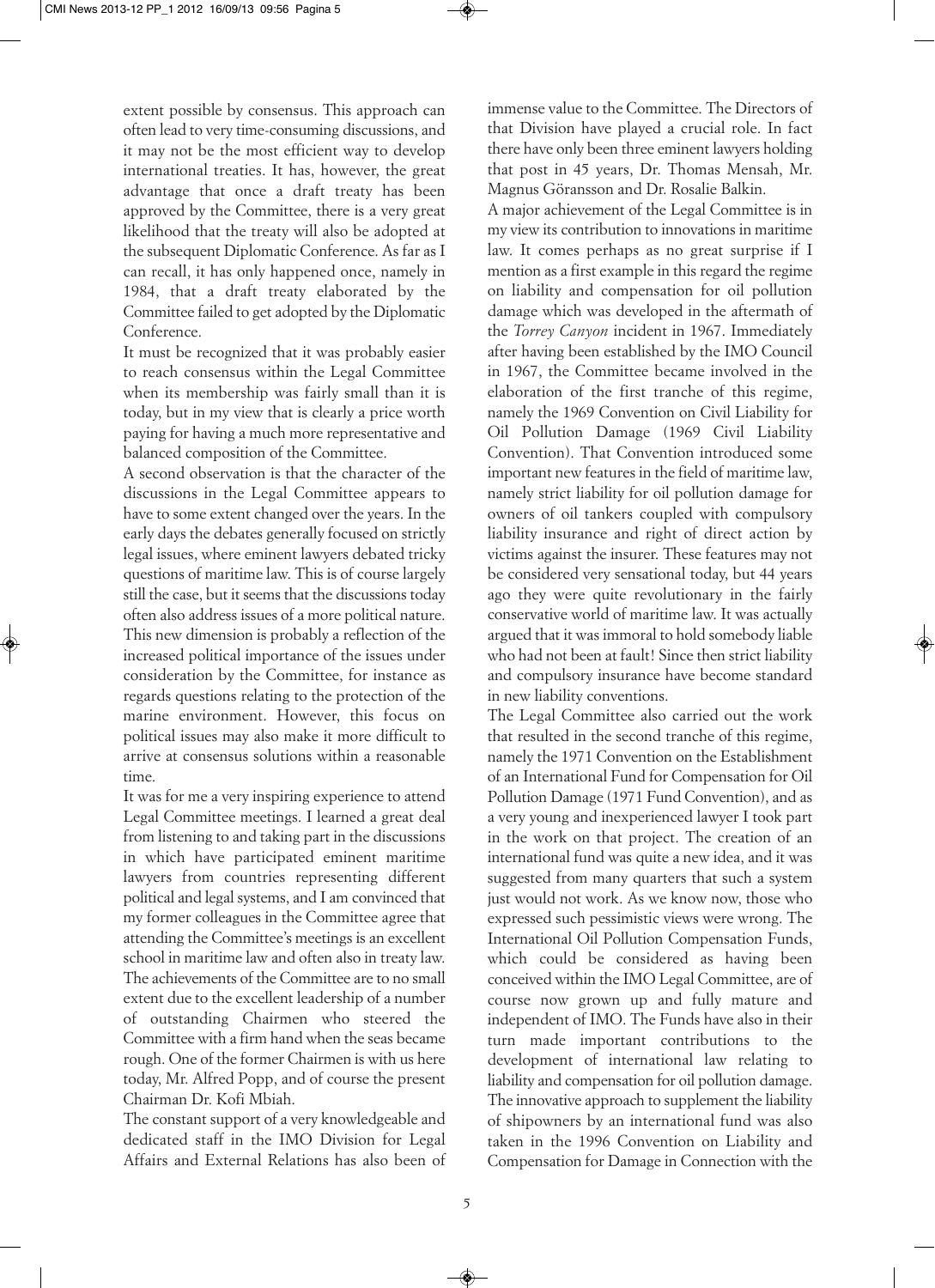Carriage of Hazardous and Noxious Substances by Sea (HNS Convention), also prepared by the Committee, but which unfortunately has not yet entered into force.

The Legal Committee was instrumental in the elaboration of the 1969 Convention Relating to Intervention on the High Seas in Cases of Oil Pollution Damage (Intervention Convention). That Convention is one of the earliest treaty instruments which recognized the so-called "precautionary principle", by allowing States, already before an oil spill has occurred, to take proportional measures outside territorial waters to prevent, mitigate or eliminate pollution damage when, following a maritime casualty, there is a grave and imminent threat of pollution of their coastline, taking into account the extent and probability of imminent damage if those measures are not taken.

The 1989 Convention on Salvage also included important new features, in the form of special provisions relating to the salvors' duty to protect the marine environment and the deviation, in certain circumstances, from the "no cure no pay" principle, which had traditionally been a fundamental element of the law of salvage, for the purpose of creating an incentive for salvors to take measures to protect the environment. Also the 2007 Nairobi Convention on the Removal of Wrecks has broken new grounds in maritime law in that it establishes a framework for the prompt and effective removal of wrecks located beyond the territorial sea.

An important element in the work of the Legal Committee has been, in my view, the co-operation with intergovernmental and non-governmental organisations. For instance, the Committee benefitted greatly from the expertise and experience within the International Oil Pollution Compensation Fund 1971 in the revision of the 1969 Civil Liability and 1971 Fund Conventions which eventually resulted in the adoption of the 1992 Protocols to these Conventions, as well as from the preparatory work undertaken by the 1992 Fund in the development of the 2003 Protocol to the 1992 Fund Convention resulting in the establishment of a third tear of compensation in the form of the Supplementary Fund. The Committee also had important contributions from the Fund in the elaboration of the HNS Convention, and even more so in the preparation of the 2010 Protocol to that Convention.

Another example is the Committee's long-standing and fruitful co-operation with the Comité Maritime International (CMI), which began already in 1967 in connection with the elaboration of the 1969 Civil Liability Convention. The Committee benefitted greatly from the preparatory work carried out by CMI in relation to what became the 1976 Convention on Limitation of Liability for Maritime Claims (LLMC) and the 1989 Salvage Convention. The Committee has also been open to in-put from organisations representing the different private interests in the maritime community, such as the International Chamber of Shipping (ICS), the International Association of Independent Tanker Owners (INTERTANKO), the International Group of P&I Associations and the Oil Companies International Marine Forum (OCIMF).

Perhaps I may be permitted to make some reflections on the Legal Committee's role in the future. The Committee has over the years developed a large number of international conventions and other treaty instruments in various fields of maritime law, and many of these instruments have received widespread ratifications. The majority of the treaties fall within the field of civil law, but some of the instruments deal mainly with public law issues, for instance the 1989 Salvage Convention, and two instruments relate to criminal law, namely the 1988 Convention for the Suppression of Unlawful Acts against the Safety of Maritime Navigation (SUA Convention) and its 1998 Protocol Relating to Fixed Platforms Located on the Continental Shelf (SUA Protocol). The Committee has therefore made significant contributions to the development of international law.

It appears, however, that the instruments developed under the auspices of the Committee cover most of the aspects of shipping that fall within the Committee's field of competence. In view of this, and considering that the IMO Assembly has adopted Resolutions emphasizing that new conventions and amendments to existing conventions should be considered only if there is a clear and well-documented compelling need, the Legal Committee may become less involved than in the past in preparing new treaty instruments and amendments to existing conventions.

The Committee will nevertheless certainly be called upon in the future to carry out important work within IMO. It will for instance be requested to consider up-dating limitation amounts in certain conventions by application of the so-called tacit acceptance procedure, as was the case in 2012 in respect of the LLMC. The Committee may be able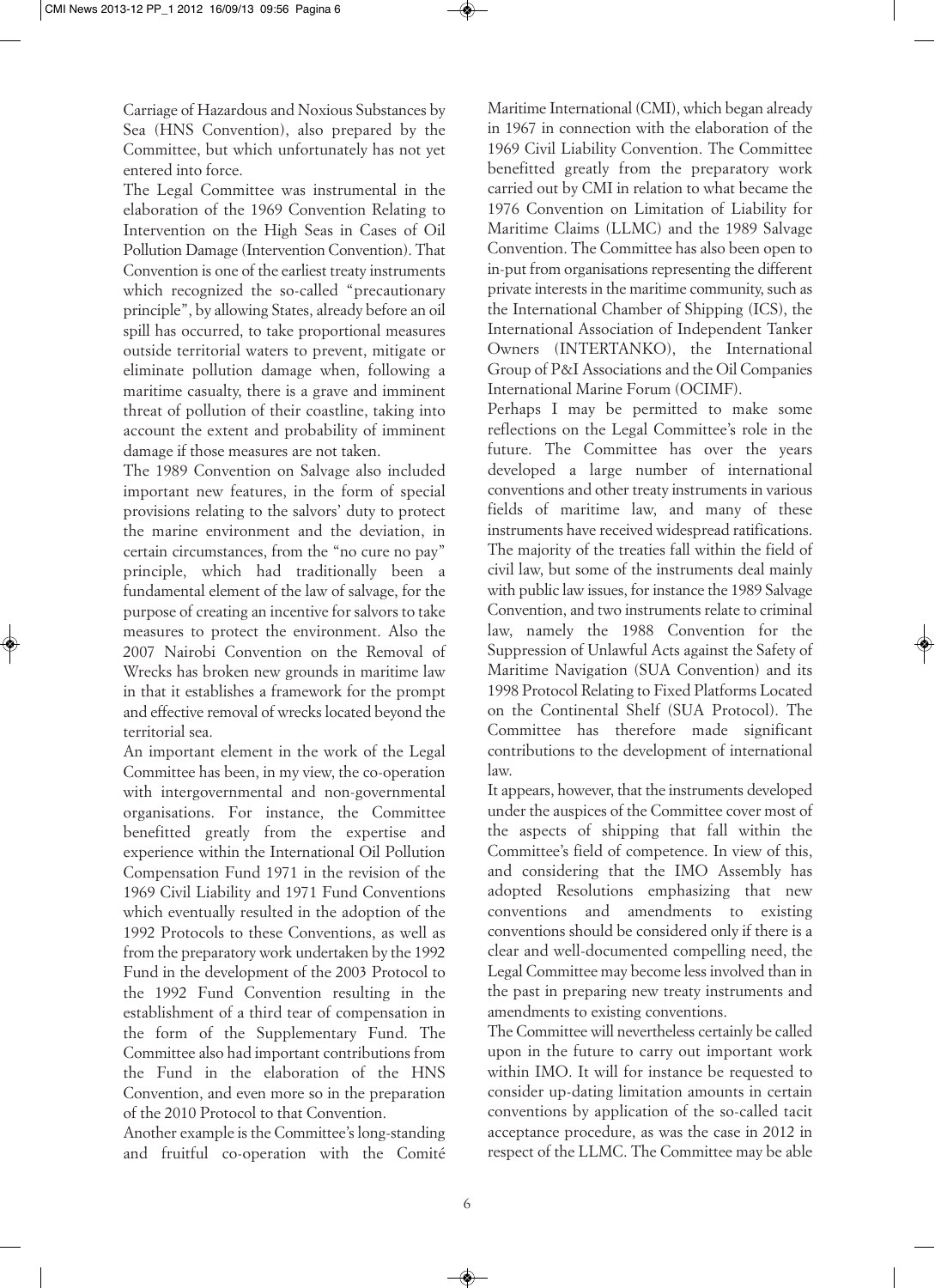to assist States in their ratification process, as has been evidenced by the Committee's involvement, in co-operation with the IOPC Funds, in the preparations for the entry into force of the HNS Convention.

The Committee could also play an important role in promoting uniform application of existing conventions, and as an example I refer to the work carried out in 2009 on the issue of insurance certificates for bareboat chartered ships under the 2001 Convention on Civil Liability for Bunker Oil Pollution Damage (Bunkers Convention) which resulted in an important IMO Assembly Resolution on the subject. Furthermore, the Committee could as in the past contribute to finding solutions to important problems that have arisen after the adoption of a particular convention; an example is the development by the Committee in 2006 of a proposed reservation to the 2002 Convention relating to the Carriage of Passengers and Their Luggage by Sea (2002 Athens Convention) with respect to the difficulties in obtaining insurance cover for acts of terrorism. It is very likely that such issues will have to be addressed by the Committee also in the future. I venture to suggest that other IMO bodies could benefit in their work from input by the Legal Committee in the elaboration of conventions or on other issues of a legal character to a larger extent than has been the case in the past. The Legal Committee has already carried out important work in the development of what is normally known as "soft law" by preparing Guidelines in specific areas of maritime law. Major

examples are Guidelines developed together with ILO, namely Guidelines on provision of financial security in cases of abandonment of, personal injury to, or death of seafarers, and Guidelines on fair treatment of seafarers in the event of a maritime accident. I should of course also refer to the subject considered by the Committee this week, namely the draft Guidelines on the preservation and collection of evidence following an allegation of a serious crime having taken place on board a ship or following a report of a missing person from a ship, and pastoral and medical care of persons affected, which have been submitted to the Assembly for adoption. I suggest that the Committee could also in the future make valuable contributions to the development of "soft law" in the maritime field. It should be emphasized that law is not – and should not be – static but should develop, and will develop, to take into account changes in society and in economic, social and political priorities, so as to ensure that thes law meets the requirements of modern society and the concerns and aspirations of the citizens in a rapidly changing world. This applies equally to national laws and to international treaties, although as we all know it is much more difficult to amend international treaties than national laws. I am convinced that the Legal Committee will take up this challenge and that it will also in the future, during the period up to its 200th session, and beyond, play an important role in this regard in the field of maritime law.

MÅNS JACOBSSON\*

#### **REPORT ON THE IMO LEGAL COMMITTEE**

The Legal Committee held its 100<sup>th</sup> session at IMO Headquarters from 15<sup>th</sup> to 19<sup>th</sup> April 2013 under the chairmanship of Dr. Kofi Mbiah.

Welcoming speeches were given by the IMO Secretary-General and by the chairman of the Committee.

#### *Implementation of the HNS Protocol, 2010*

The Canadian delegation reported (LEG 100/3) on the outcome of the workshop on HNS Reporting which had been attended by 29 states. The

Guidelines on the reporting of HNS receipts, finalised at the workshop, were welcomed and endorsed by the Committee. These Guidelines are not binding but are aimed at facilitating the entry into force and implementation of the HNS Convention of 1996 through the 2010 Protocol. All states were encouraged to ratify the Protocol as soon as possible.

*Provision of Financial Security in cases of Abandonment, personal injury to, or death of*

Ex.Co. member.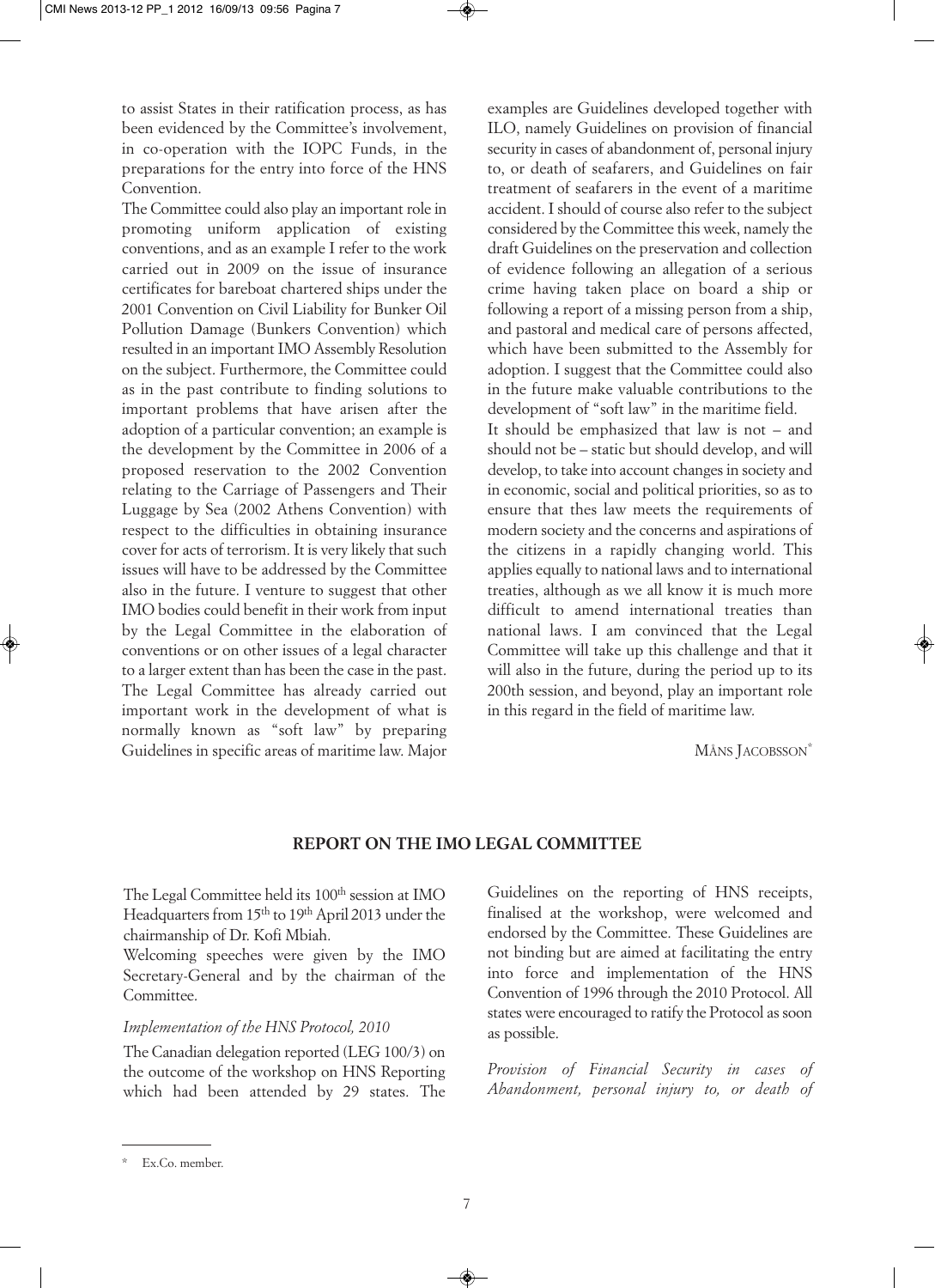#### *Seafarers.*

The Secretariat reported that the ILO Maritime Labour Convention 2006 will enter into force on 20th August 2013. This Convention is designed to establish a level playing field for shipowners and provide decent working and living conditions for seafarers. A Special Tripartite Committee has been set up to keep the Convention under continuous review and at its first meeting in 2014 it will look at amendments to the Code of the Convention dealing with financial security for seafarers and their families in the event of personal injury, death or abandonment.

## *Fair Treatment of Seafarers in the event of a Maritime Accident.*

A report prepared by Seafarers Rights International (SRI) was introduced by The International Transport Workers Federation (ITF) and the International Federation of Shipmasters' Associations (IFSMA). This report, based on 3,480 questionnaires completed by seafarers from 68 different nationalities, strongly suggested that the clear rights of seafarers to fair treatment are often, in practice, violated. The report highlighted the lack of due process for seafarers facing criminal charges, intimidation and lack of legal representation and a consequent reluctance on the part of seafarers to cooperate with casualty enquiries.

Copies of this excellent report were made available to all delegates and may be found at the following link: www.seafarersrights.org

In light of this report it was agreed that this subject should remain on the agenda of the Legal Committee and delegates were urged to think of ways in which compliance with the existing Guidelines might be improved.

The delegation of the Islamic Republic of Iran (LEG 100/5) drew to the attention of the Committee the continued problems which their nationals experience in getting shore leave and access to shore-side facilities including medical services. The delegation also submitted for consideration a draft Resolution regarding shore leave and access to shore-side facilities. The Committee was reminded that at its 98th session it had decided to refer this problem to the Facilitation Committee (FAL) on the basis that this was within the remit of that committee.

There was wide support for the human rights principles covered by the Resolution and the committee confirmed that seafarers should not be discriminated against on the basis of nationality,

race, colour, sex, religion, political opinion or social origin, irrespective of the flag State of the ship on which they worked. However, as the matter was within the sole purview of FAL it was not felt that the Committee could go beyond expressing its concern at the continuing practice of discriminating against seafarers from certain states.

#### *Piracy*

Two documents (LEG 100/6 and LEG 100/WP.6) were submitted to the committee covering the work of Working Group 2 of the Contact Group on Piracy off the Coast of Somalia. It transpired that the Secretariat had approached the European Union Naval Force Somalia (EU NAVFOR) and the North Atlantic Treaty Organisation (NATO) as well as the United Nations Office on Drugs and Crime (UNODOC) for information regarding the number of pirates captured and handed ashore for investigation and about the difficulties in apprehending pirates. The committee noted, with regret, that NATO had no information available and EU NAVFOR had not responded to the request.

There was a feeling in the Committee that states were failing to share their experiences of dealing with the piracy problem and that this made devising strategies to combat piracy much more difficult to achieve.

Concern was expressed about the practice of employing armed guards on ships (the so-called Privately Contracted Armed Security Personnel (PCASP)) and the regulation of their activities. A database has been created by the Secretariat and contains information about national laws on the use of PCASPs.

Some discussion took place regarding the need for lists of approved armed security companies

In an interesting presentation the representative of the United Nations Interregional Crime and Justice Institute (UNICRI) provided the committee with statistics drawn from its Piracy Analysis which dealt with such matters as the average age of pirates, the clans from which they came, at which time of day ships were most likely to be attacked and the average number of pirates involved in each attack. Delegates were encouraged to visit the piracy portal on the UNICRI website which includes scanned copies of court decisions and details of post-trial transfers of offenders.

For those seeking information about national legislation on piracy the Secretariat advised that delegates should consult the database created by the Division for Ocean Affairs and the Law of the Sea (DOALOS) which is available on its website.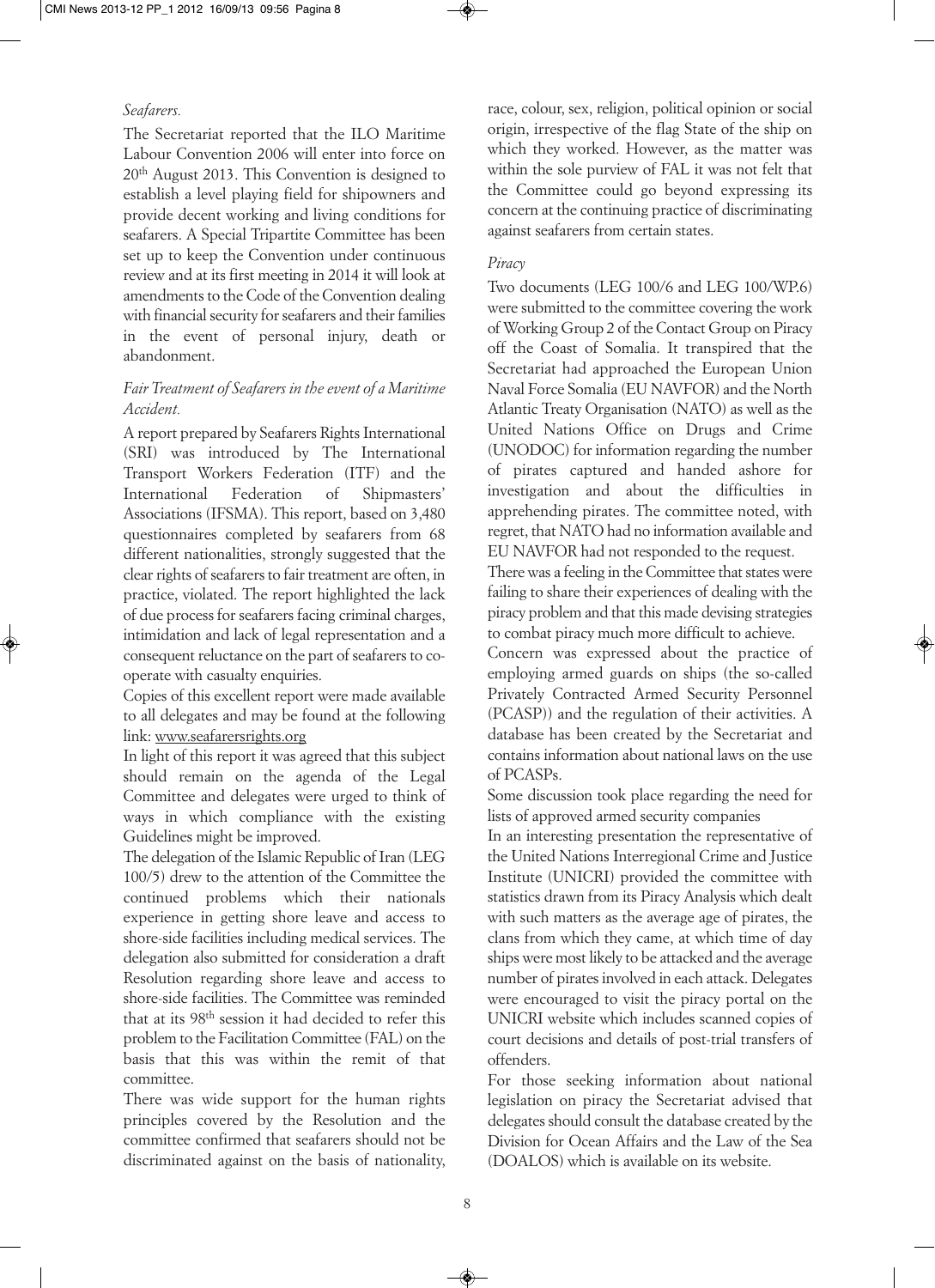Delegates were reminded of the importance of submitting details of court decisions in piracy cases to UNICRI or to IMO.

*Collation and preservation of evidence following an allegation of a serious crime having taken place on board a ship or following a report of a missing person from a ship, and pastoral care of victims.*

LEG 100/7 was submitted by the UK Government and contained draft Guidelines on the procedures to be followed after the committing of a crime on board a ship. Several issues of principle were discussed in plenary but thereafter Katy Ware, from the UK delegation, chaired a Working Group in the margins which produced a final version of the Guidelines to be found in LEG 100/WP.8. When the Working Group reported back to the full meeting it was agreed that the text of the Guidelines should be adopted and forwarded to the 28<sup>th</sup> session of the Assembly in the form of an Assembly resolution.

Whilst the Guidelines are quite lengthy they are well set out and should be useful to a ship master faced with a crime on his ship.

## *Liability and compensation issues connected with transboundary pollution damage from offshore oil exploration and exploitation activities.*

This is a topic which was first raised at LEG 99 by the delegation of Indonesia following an incident in August 2009 involving an oil spill from a rig in the Australian Montara field. The spill had caused pollution in Indonesia for which they had been unable to obtain compensation. The Legal Committee has not been persuaded that this is a suitable subject for an international treaty but the Indonesian Government has been encouraged to lead efforts to find alternative solutions. To this end the Indonesian Government has organised two International Conferences the most recent one in November 2012. At this meeting delegates agreed that this remained a very serious and pressing issue which is not adequately covered by existing laws and that a workshop of legal experts should look at the problem. Whilst the Indonesian Government remains of the view that a legally binding international agreement would be the preferred solution it accepts the position taken by the Legal Committee and is prepared to work with the Committee in the development of guidance to assist states to enter into bilateral or regional agreements to cover liability and compensation.

In LEG 100/13/2 the Indonesian Government sets

out principles for guidance on model bilateral/regional agreements on liability and compensation for transboundary spills for further consideration. During discussion in the Committee several (sometimes contradictory) points were made:

- there is a need for a fair and effective model framework but not for a binding international treaty;
- the aim should be to assist states in reaching bilateral or regional agreements by creating workshops or consultative groups;
- there is no need for direct IMO involvement which might simply delay the creation of bilateral or regional agreements;
- strict liability should be at the heart of any scheme;
- in drafting any document regard should be had to the terminology used in UNCLOS;
- under international law coastal states have sovereign rights over their outer continental shelves and these rights have to be taken into account when negotiating bilateral or regional agreements;
- those states which have entered into bilateral or regional agreements should offer assistance to those states seeking to enter into such agreements;
- regard should be had to the principles set out in Leg 100/13/2 which reflect the 1992 CLC and Fund Conventions and the 2001 Bunkers Convention;
- on environmental issues regard should be had to Arts. 192, 194 and 197 of UNCLOS.

The Committee suggested that Indonesia should pursue the subject intersessionally and that more states should participate and that a good starting point would be for states which already have bilateral or regional agreements in place to send examples to the IMO Secretariat. The online address for participating in the intersessional group is: ind\_offshorediscussion\_imoleg@yahoogroups.com The CMI delegation informed the Committee that the subject of transboundary oil pollution would be on the agenda at its Dublin Symposium scheduled to take place from 29<sup>th</sup> September to 1<sup>st</sup> October 2013. The CMI will share the results of the Symposium with the delegation of Indonesia.

## *Implementation of the International Convention on Civil Liability for Oil Pollution Damage, 1992*

A request (LEG 100/13/1) was received from the International Oil Pollution Compensation Funds (IOPC Funds) for advice from the Legal Committee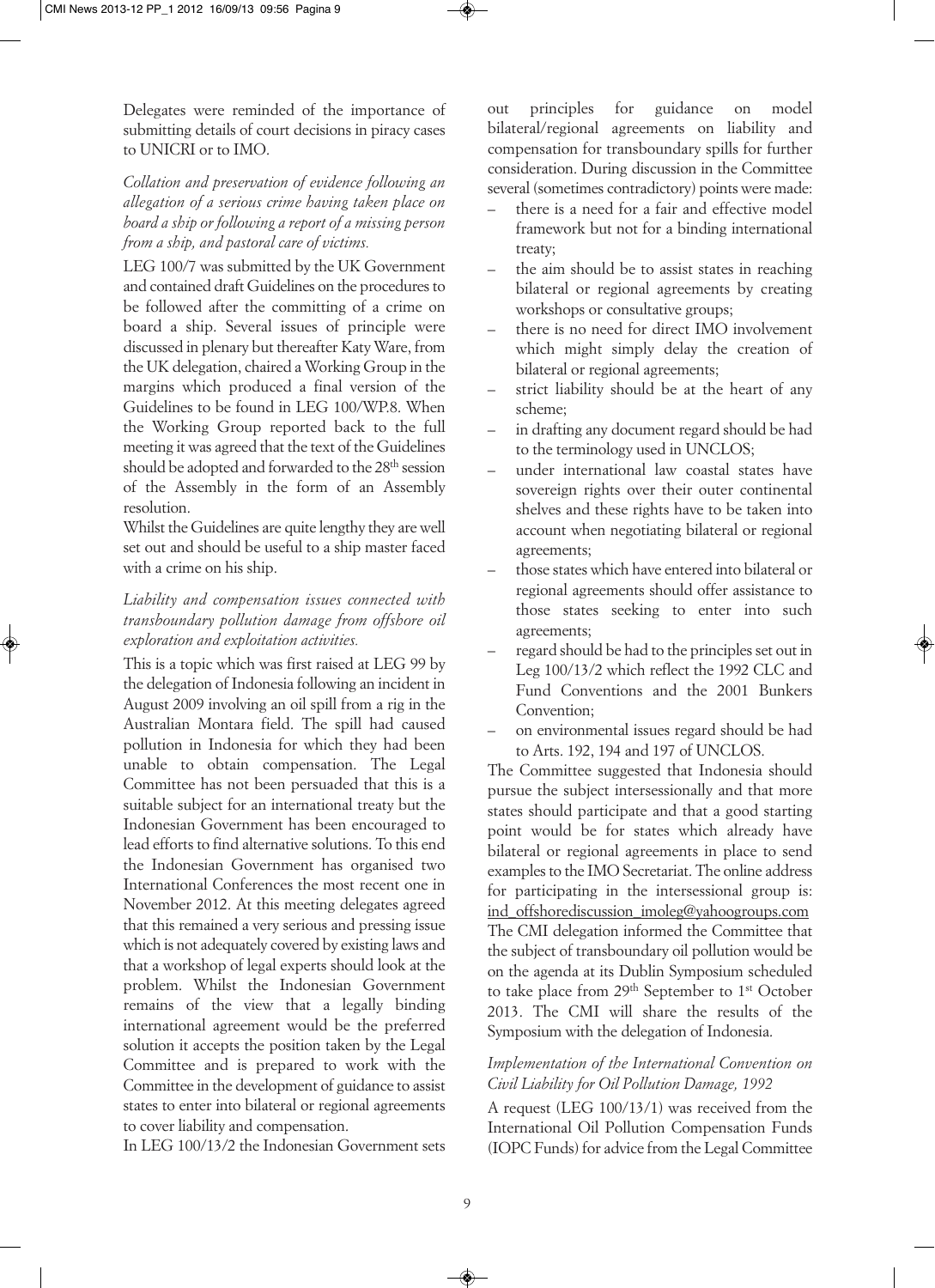in connection with the case of the Alfa I. In that case the liability insurers of the ship (Aigaion) issued a blue card indicating that the vessel had insurance cover at a level to comply with the requirements of CLC 1969/92. On the strength of that blue card the Central port Authority of Piraeus issued a certificate of insurance in the form of the annex to CLC 92. In the event there were restrictions on the Aigaion cover which limited the amount of compensation to a figure substantially below the limit contained in the CLC 92. The question from IOPC Funds was whether the state issuing the certificate has an obligation to investigate the terms, conditions and cover provided in blue cards presented by an insurer and whether it (the state) would have a potential liability to the IOPC Funds should the Fund suffer a loss as a result of the insurance cover being inadequate.

This is a question which has much wider ramifications in that it could arise in connection with claims under the 2001 Bunkers Convention and under the 2002 Protocol to the Athens Convention. Delegates expressed the following views:

- The state issuing the certificate has an obligation to investigate the blue card;
- contracting states should normally be able to trust the blue card unless there is some indication that further investigation is needed;
- investigation is easy where the insurer is a member of the International Group of P & I Clubs or major insurer but less easy (but not impossible) where the insurer is foreign;
- if in doubt the state should always examine the underlying insurance policy;
- in the event of a discrepancy between the blue card and the policy it will be a matter for national law to determine the legal consequences;
- CLC 92 does not provide for the liability of the state if it issues a certificate based on insufficient or invalid insurance and therefore there is no automatic liability to pay damages;
- in some jurisdictions there may exist a duty of care which could make the state liable in negligence;
- there is no reason in international law why a state may not be liable if it fails to comply with their convention obligations;
- these liability conventions are intended to place liability on the shipowner or his insurer and not on states so channelling liability to a state is widening the intended scope of the conventions.

One delegation informed the Committee that at LEG 101 it will submit a paper proposing that the guidelines for vetting and accepting documentation from insurance companies adopted in respect of the Bunkers Convention should be extended to CLC and HNS certificates.

#### *Status of Conventions*

LEG 100/10 and LEG 100/WP.2 contain information on the ratification status of IMO conventions and other treaty instruments.

States were urged to work towards ratification of conventions in general and the 2007 Wreck Removal Convention, the 2002 Athens Protocol, the 2005 SUA Protocol and the 2010 HNS Protocol particular.

Several delegations gave notice of their governments impending ratification of named instruments and of particular significance was the announcement that a bill was placed before the Canadian Parliament in March implementing the 2010 HNS Protocol. Denmark will follow suit later this year and Sweden in 2014.

PATRICK GRIGGS

#### **NEWS FROM IOPC FUNDS**

#### **MEETINGS OF GOVERNING BODIES – 22ND – 24TH APRIL 2013**

The Spring 2013 meetings of the IOPC Funds governing bodies took place at the IMO Building during the week of  $22<sup>nd</sup> - 24<sup>th</sup>$  April.

Particularly interesting items on the agenda were the definition of 'ship' under the 1992 Civil Liability and 1992 Fund Conventions, the winding up of the 1971 Fund and discussion of the recent Court de Cassation judgement in the *Erika*. Also discussed wasthe issue of interim payments and developments in on-going Fund cases.

All the documents submitted by the Secretariat and the delegates and the reports of the Working Groups are available on the Funds' website, as is the Record of Decisions. This report therefore focuses on developments of note in on-going cases and summarises the important points arising from the various debates.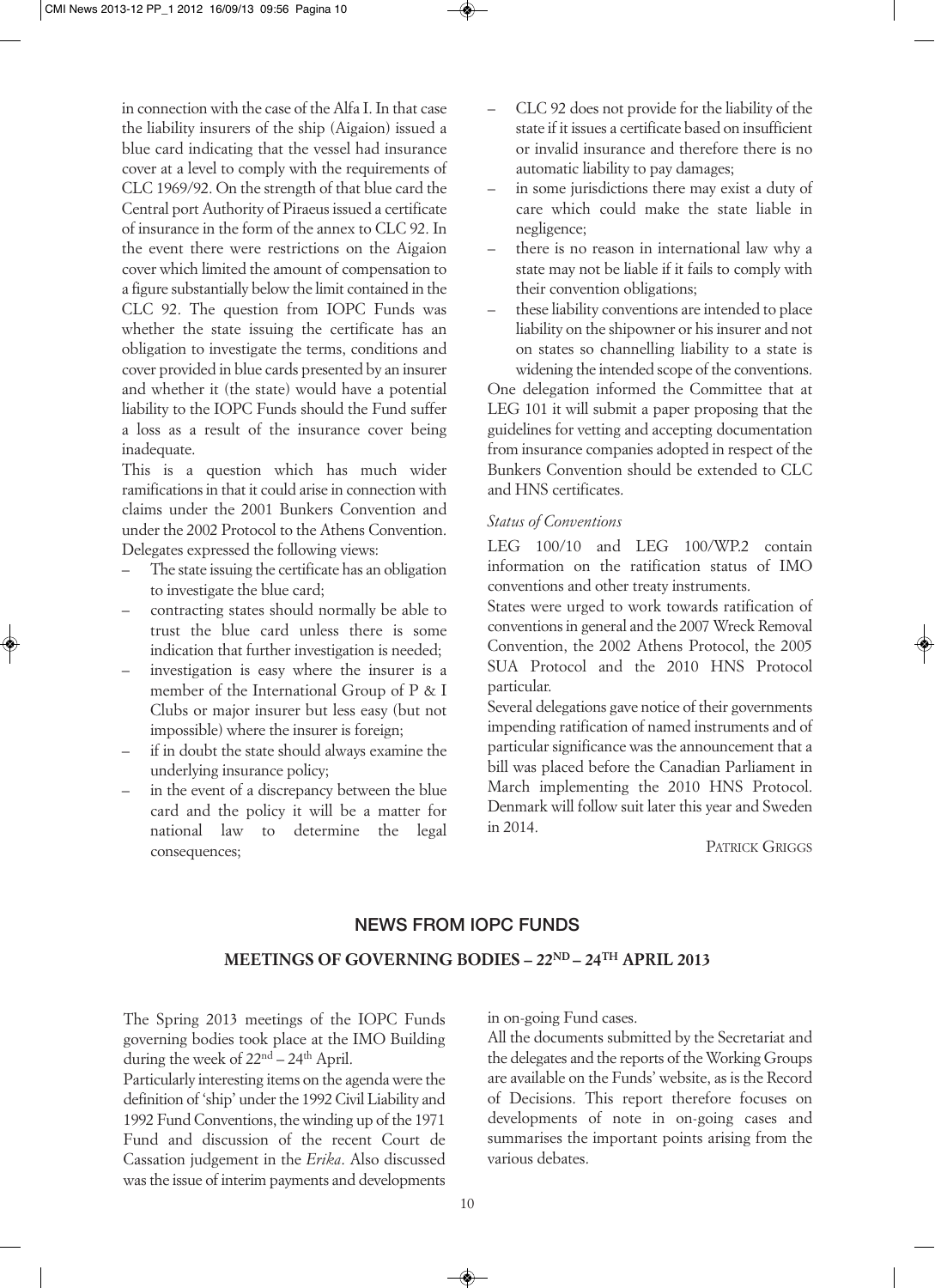## *Incidents involving the IOPC Funds - Current Cases of interest*

#### *Plate Princess*

This is a Venezuelan incident and a 1971 Fund case. In March 2011, the 1971 Fund Administrative Council decided not to make any payments to claimants, a decision which has been reconfirmed several times since.

Since the last meeting, one of the claimants, the Puerto Miranda Union, has filed pleadings in court requesting an embargo over the 1992 Fund's assets, specifically over contributions owed to the 1992 Fund by the Venezuelan state owned oil company. This embargo was then extended to all the 1992 Fund's assets anywhere in the world. Further, in February this year the Puerto Miranda Union requested clarification of the first instance judgement obtained against the 1971 Fund, arguing that the judgement should impose liability on the 1992 Fund because Venezuela was now only a member of the 1992 Fund. The 1971 Fund has filed opposing pleadings clarifying that it was only the 1971 Fund involved in the *Plate Princess* incident and not the 1992 Fund.

The Venezuelan delegation explained their position, a full version of which is included in the Record of Decisions, that since Venezuela was no longer a party to the 1971 Fund Convention, responsibility for paying the *Plate Princess* claimants passed to the 1992 Fund. The other delegates were concerned at this development and at the Venezuelan court's (and delegation's) understanding of the Fund Conventions and the international compensation regime.

The Administrative Council has taken advice from Dr Thomas Mensah who concluded that there were no grounds to include the 1992 Fund as the 1971 Fund and the 1992 Fund were separate legal entities. Venezuela disputed the validity of this advice but all other delegates who spoke agreed with Dr Mensah's interpretation.

#### *Erika*

The Court of Cassation handed down its judgement in September 2012. It largely upheld the Court of Appeal's judgement but found TOTAL SA to be liable a long side RINA, the owner and the management company. The four accused parties each lost the protection of the channelling provisions in CLC 92 as the court considered they had been reckless. In addition, it held that RINA had waived any immunity it may have had as

representative of the flag state as it is had submitted to the criminal proceedings. Once it had found that the CLC did not apply, the Court applied French law. Another noteworthy aspect was the approval of the principle under French law of the right to compensation for pure environmental damage.

A number of delegates raised concerns at this judgement. In particular, relating to the jurisdiction of member states outside of their territorial waters, the recognition of environmental damage (which is not admissible under the Conventions), the disapplication of the channelling provisions and the compatibility of French national law with MARPOL. There was general concern that, despite this judgement not being binding on the Fund, it could affect the international regime in the future and how national courts apply the Conventions.

#### *Volgoneft 139,*

There remains an 'insurance gap' in this Russian case, reducing the funds available to claimants. The favoured solution proposed by the Fund was to deduct the shortfall from the three government bodies' claims rather than pro rata from the private claimants. The delegates mostly agreed to this suggestion subject to concerns that negotiations should continue with the Russian authorities so that a formal decision can be reached.

Private claimants are now to be paid in full according to the court ruling and interim payments made to the three government claimants with pro-rated deductions to cover the 'insurance gap'.

#### *JS Amazing/Redfferm*

These are both Nigerian incidents for which no compensation has yet been paid. As regards the *JS Amazing,* the Executive Committee noted in October 2012, that the claimants would likely find it very difficult to prove their losses or to establish a link of causation between the claim and the contamination caused by the spill, and that as time progressed the likelihood of obtaining accurate information relating to the incident decreased. As for the *Redfferm*, there are issues as to whether the barge constituted a sea going vessel as described in article 1.1 of 1992 CLC, the divergence in views as to the extent of the damage and the fact that valuation provided were named on estimated losses of income and contained no justification and no evidence proving the losses claimed. The Nigerian delegation submitted that these issues had been satisfactorily answered but the Executive Committee did not alter its stance.